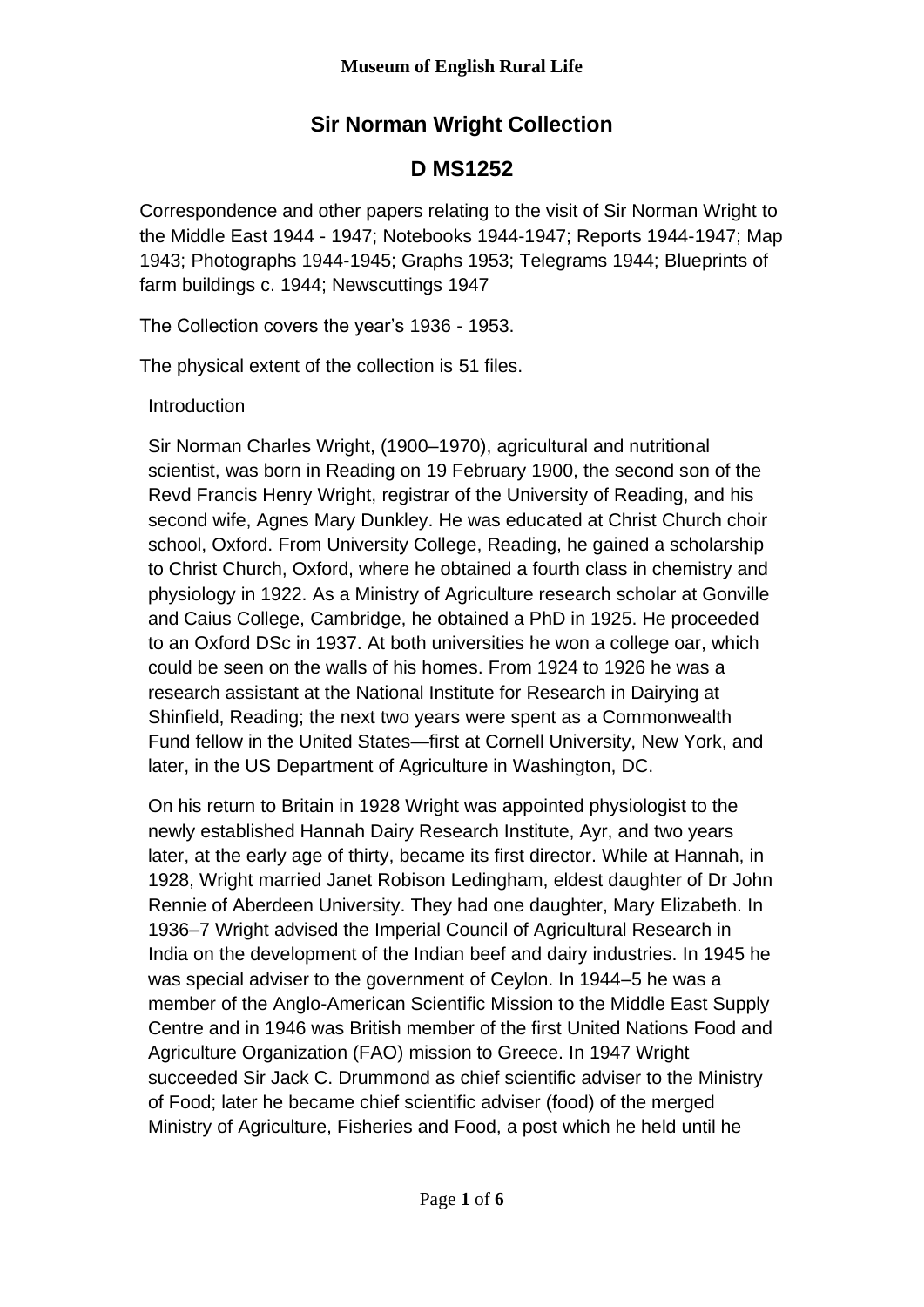was invited to become deputy director-general of the FAO, based in Rome, in 1959.

He chaired the Food Standards Committee from 1947 to 1959 and the National Food Survey Committee from 1948 to 1959. In those functions he developed an extensive knowledge of agricultural and food sciences, nutrition, and social and economic sciences. He also chaired or served on many other committees and councils, including the Agricultural Research Council (1950–55) and the Colonial Research Council (1950–54). He was successively chairman, vice-chairman, and a member of the committee for colonial agricultural animal health and forestry research from 1946 to 1959. He was chairman of the FAO programme committee in Rome from 1953 to 1959.

Wright stayed with the FAO at their headquarters in Rome until 1963 when he returned to London and became for five years secretary of the British Association for the Advancement of Science. He was the first honorary president of the British Dietetic Association (from 1963 to 1969) and addressed the association on food and the future. He became a member of the UN advisory committee on the application of science and technology to development in 1964 and of the council of the British Nutrition Foundation and of the Nestlé Foundation in 1967, holding all three appointments until his death. Wright was appointed CB in 1955, knighted in 1963, and received the honorary degree of LLD from the University of Leeds in 1967.

He was severely red–green colour blind and in spite of an apparently strong physique he suffered much from spinal trouble. His chief recreations were travel and photography. Many of his photographs were added to the pictorial archives of the Royal Borough of Kensington. He also enjoyed playing the piano. He died on 16 July 1970 at his home in Kensington, London.

| <b>D MS1252</b><br>1/1 | Typescript copy of official notes by Norman C Wright on Middle<br>East livestock<br>c.1943                            |
|------------------------|-----------------------------------------------------------------------------------------------------------------------|
| <b>D MS1252</b><br>1/2 | Notebook containing an account of livestock in Syria<br>undated                                                       |
| <b>D MS1252</b><br>1/3 | Loose-leaf note book containing classified notes on the social<br>and economic geography of the Middle East<br>c.1943 |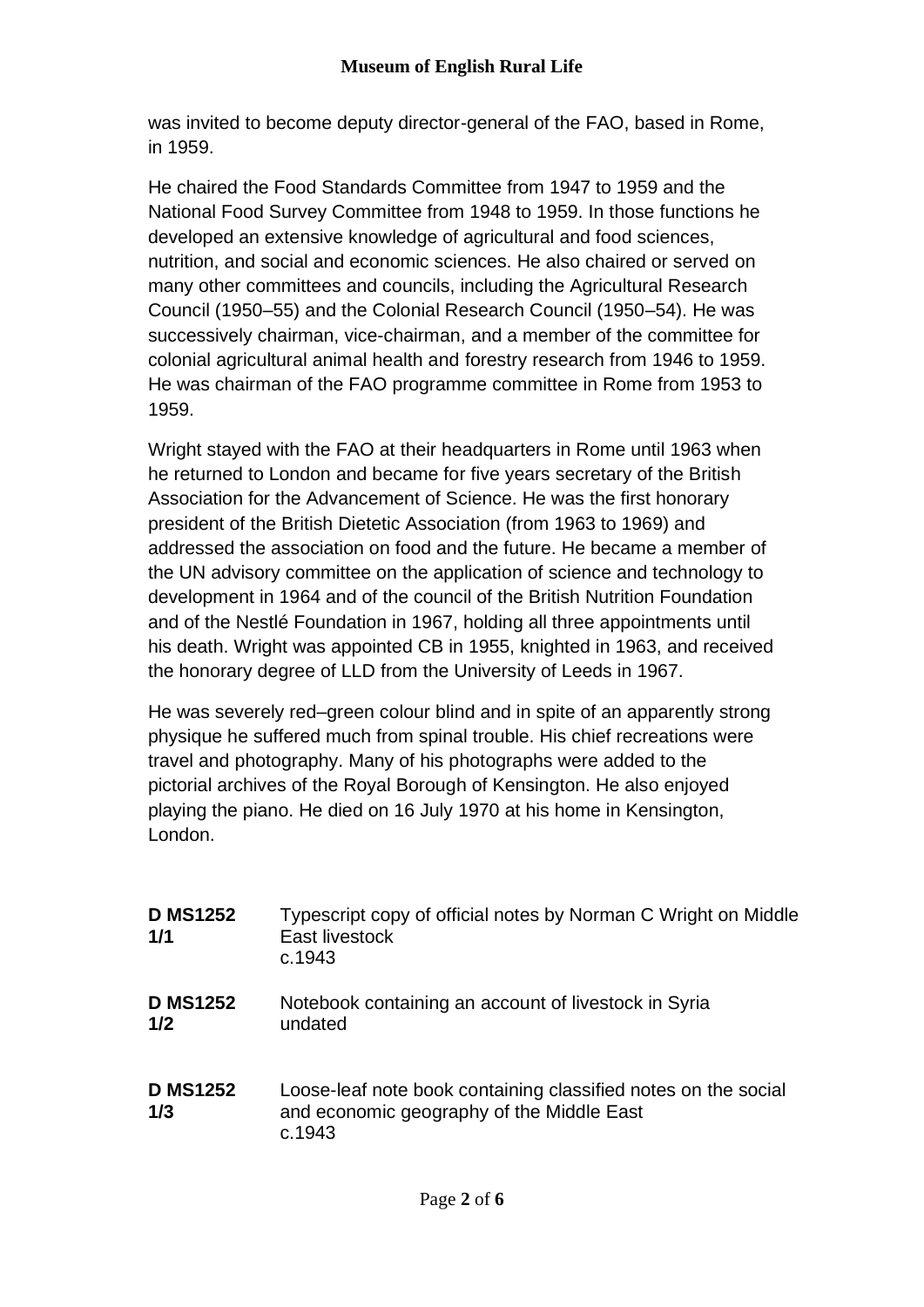### **Museum of English Rural Life**

| <b>D MS1252</b><br>1/4  | Rough draft of a final report on a survey of Middle East<br>resources, undertaken by Norman C Wright<br>1944-1945                  |
|-------------------------|------------------------------------------------------------------------------------------------------------------------------------|
| <b>D MS1252</b><br>1/5  | TS report on a visit to Iran by A B Fowler, animal husbandry<br>adviser<br>1947                                                    |
| <b>D MS1252</b><br>1/6  | Rough notes for a report by Norman C Wright on animal<br>husbandry in the Middle East<br>c.1943                                    |
| <b>D MS1252</b><br>1/7  | TS report by Norman C Wright on cattle breeding and dairy<br>farming in Syria<br>1947                                              |
| <b>D MS1252</b><br>1/8  | TS notes y Dr Ismail Sirry on a scheme for the improvement of<br>dairy cattle in Egypt<br>c.1948                                   |
| <b>D MS1252</b><br>1/9  | Printed map of the Near East and Middle East (scale<br>1:4,000,000<br>1943                                                         |
| <b>D MS1252</b><br>1/10 | Photostat copy of a TS history of the BMEO work on animal<br>husbandry in Persia, by T Threlkeld<br>1950                           |
| <b>D MS1252</b><br>1/11 | Note book containing notes by 'Miss Hughes' of the Hannah<br>Institute, Ayr, on livestock in the Middle East, with TS copy<br>1944 |
| <b>D MS1252</b><br>1/12 | Photographs of samples of wool from sheep in Ethiopia<br>1945                                                                      |
| <b>D MS1252</b><br>2/1  | Correspondence, reports and notes on agriculture in the Sudan<br>1938-1947                                                         |
| <b>D MS1252</b><br>2/2  | Correspondence, notes and reports on agriculture in Eritrea and<br>the Aden Protectorate<br>1944-1945                              |
| <b>D MS1252</b><br>2/3  | Correspondence, and other papers relating to the visit of Dr<br>Norman Wright to the Middle East<br>1944-1947                      |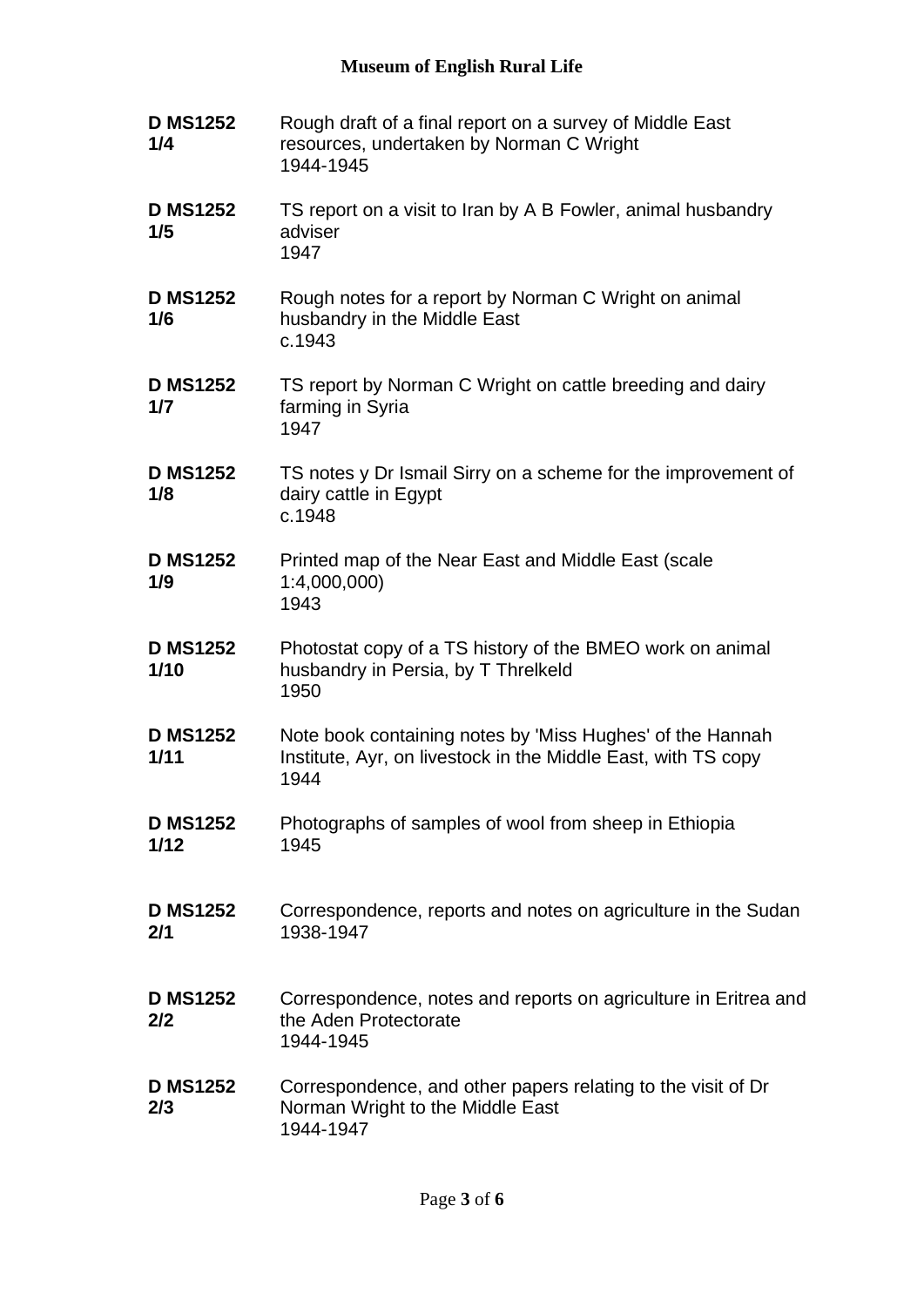### **Museum of English Rural Life**

| <b>D MS1252</b><br>2/4 | Report on the activities of the hides, skins and tannery section,<br>Directorate General of local products, during the period August<br>1944 to July 1946<br>undated |
|------------------------|----------------------------------------------------------------------------------------------------------------------------------------------------------------------|
| <b>D MS1252</b><br>2/5 | Correspondence, and other papers relating to a livestock survey<br>of Syria and the Lebanon<br>1944-1947                                                             |
| <b>D MS1252</b><br>3/1 | Album of photographs of livestock in the Middle East<br>c.1944                                                                                                       |
| <b>D MS1252</b><br>3/2 | Looseleaf bibliography of agriculture in the Middle East,<br>compiled by Dr Norman Wright<br>c.1943                                                                  |
| <b>D MS1252</b><br>4/1 | Graphs and notes on the temperature, relative humidity and<br>rainfall of Alaska, Northern Siberia and Tibet<br>1953                                                 |
| <b>D MS1252</b><br>4/2 | Correspondence and notes relating to climatic data in the Middle<br>East<br>1945-1946                                                                                |
| <b>D MS1252</b><br>4/3 | Correspondence and other papers relating to climatic data for a<br>report on animal industry in the Middle East<br>1945-1946                                         |
| <b>D MS1252</b><br>4/4 | Memoranda and other papers relating to livestock in Palestine<br>and TransJordan<br>1941-1945                                                                        |
| <b>D MS1252</b><br>4/5 | TS report on cattle breeding and dairy farming in Syria<br>c.1945                                                                                                    |
| <b>D MS1252</b><br>4/6 | Correspondence and statistics relating to livestock and livestock<br>products in the Middle East<br>1936-1944                                                        |
| <b>D MS1252</b><br>4/7 | TS copy of a report by R O Whyte on the fodder resources of<br>Cyprus<br>1945-1946                                                                                   |
| <b>D MS1252</b><br>5/1 | Loose-leaf manuscript bibliography of livestock in the Middle<br>East<br>1945                                                                                        |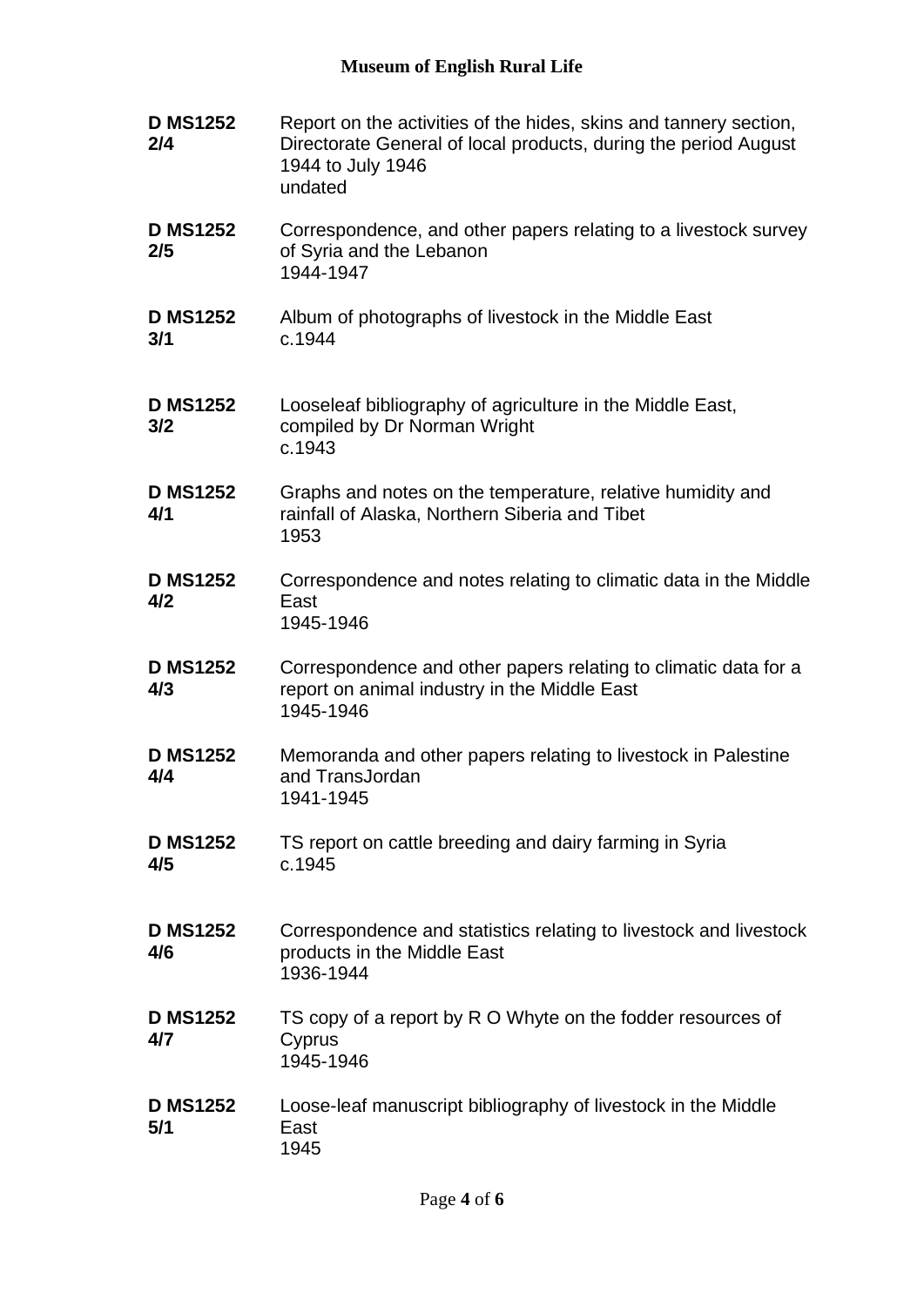### **Museum of English Rural Life**

| <b>D MS1252</b>         | Correspondence relating to an economic survey of Syria                                        |
|-------------------------|-----------------------------------------------------------------------------------------------|
| 6/4                     | 1947                                                                                          |
| <b>D MS1252</b><br>6/5  | Report by Dr A B Fowler on proposals for livestock improvement<br>in Cyrenaica<br>1947        |
| <b>D MS1252</b>         | Sundry statistics relating to livestock in the Middle east                                    |
| 6/6                     | 1944                                                                                          |
| <b>D MS1252</b><br>6/7  | Correspondence relating to hides and skins derived from the<br><b>Middle East</b><br>1944     |
| <b>D MS1252</b>         | Correspondence and other papers relating to Iran                                              |
| 6/8                     | 1945                                                                                          |
| <b>D MS1252</b>         | Correspondence and memoranda relating to livestock in Cyprus                                  |
| 6/9                     | 1939-1945                                                                                     |
| <b>D MS1252</b>         | Correspondence relating to a survey of livestock in Egypt                                     |
| 6/10                    | 1945-1947                                                                                     |
| <b>D MS1252</b><br>6/11 | Correspondence and memoranda relating to livestock in the<br><b>Middle East</b><br>1946       |
| <b>D MS1252</b>         | Correspondence and notes on livestock in the Middle East                                      |
| 6/12                    | undated                                                                                       |
| <b>D MS1252</b>         | Sundry correspondence relating to livestock in the Middle East                                |
| 6/13                    | 1945-1946                                                                                     |
| <b>D MS1252</b><br>6/14 | Copies of telegrams relating to Dr Norman Wright's visit to the<br><b>Middle East</b><br>1944 |
| <b>D MS1252</b><br>6/15 | Correspondence relating to Dr Norman Wright's visit to the<br><b>Middle East</b><br>1944      |